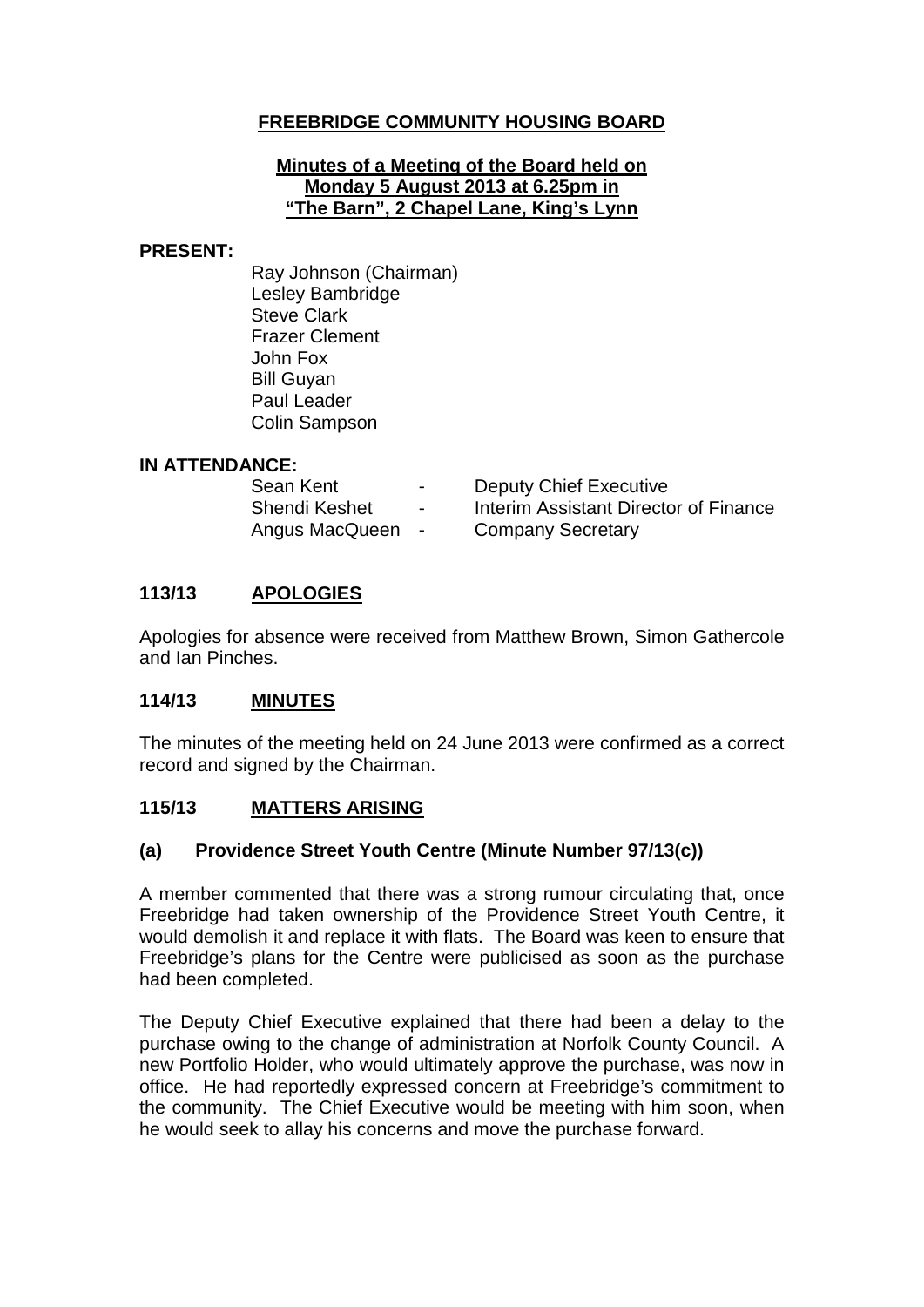# **(b) "Bedroom Tax" (Minute Number 97/13(e))**

The Board acknowledged that the term "bedroom tax" was in common usage, but not the correct title for the scheme. Whilst it would not be necessary to amend the minutes on this occasion, in future different terminology would be used.

# **116/13 DECLARATIONS OF INTEREST**

There were no declarations of interest.

## **117/13 CHAIRMAN'S UPDATE**

The Chairman said that, in addition to his weekly meetings with the Chief Executive, he had undertaken the following activities as Chairman since the last meeting:

- He had attended the CITB Construction Skills awards dinner.
- He had sat on the Board Member Recruitment Panel.

## **118/13 CHIEF EXECUTIVE'S UPDATE**

### **(a) Hillington Square Project**

The Deputy Chief Executive reported that the pre-commencement agreement with Lovell Partnerships had been sealed. It was hoped that the contract for Phase 1 of the works would be entered into shortly, pending the resolution of some issues. Activity had begun on site.

## **(b) Nationwide Charitable Foundation**

**Confidential** 

## **(c) Norfolk Pension Fund**

**Confidential** 

## **119/13 AUDIT COMMITTEE RECOMMENDATIONS**

The Board received a report which introduced the recommendations of the meeting of the Audit Committee held on 8 July 2013.

Recommendations 2 and 3, as listed in the report, were considered under item 8 of the agenda (minute number 120/13 below), and recommendations 4, 5 and 6 were considered under item 9 of the agenda (minute number 121/13 below).

With reference to recommendation 1, it was

**RESOLVED:** [Confidential]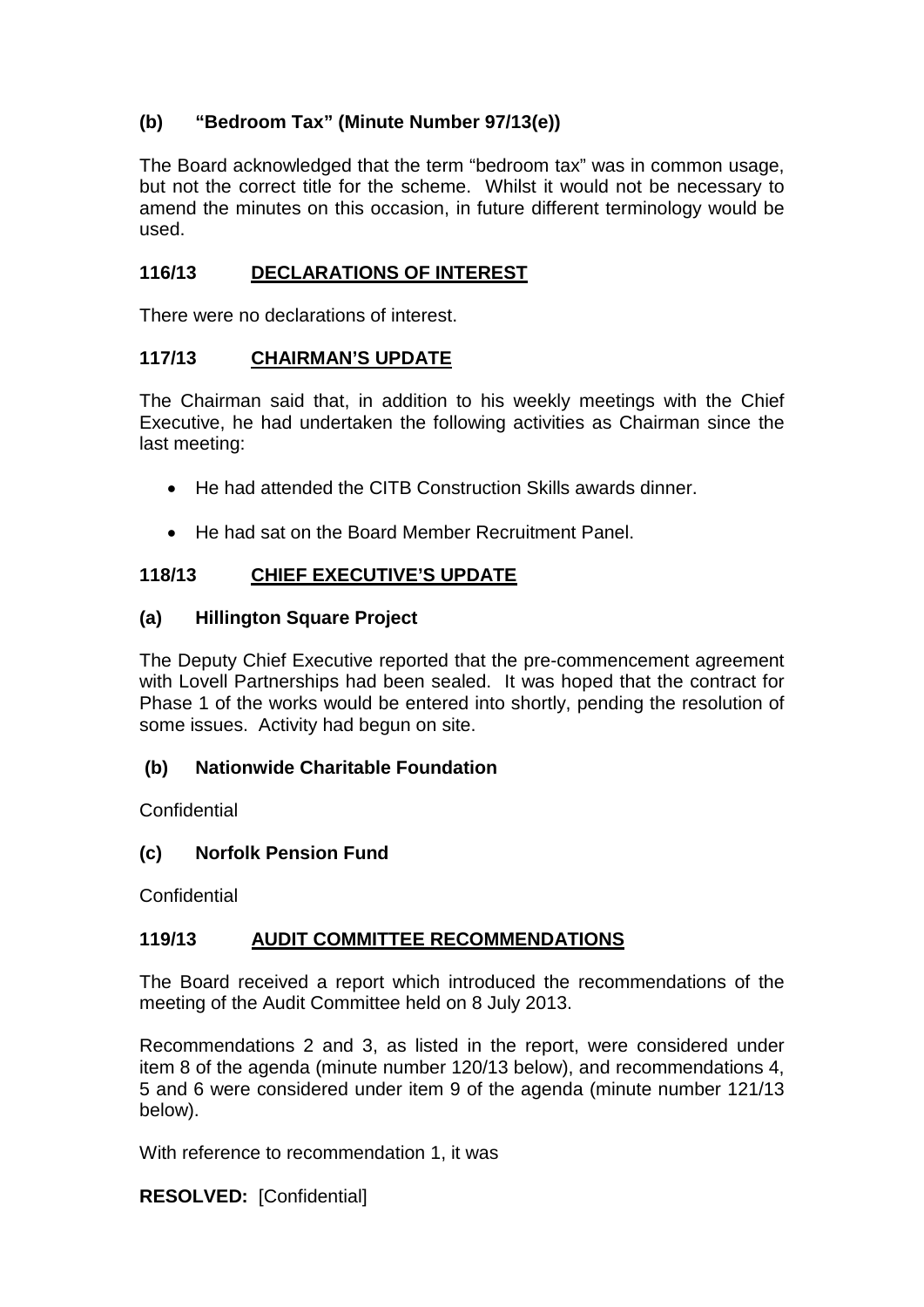### **120/13 INTERNAL CONTROLS ASSURANCE ANNUAL REPORT 2012/13**

The Deputy Chief Executive presented the Internal Controls Assurance Annual Report 2012/13. The report explained the requirements of the business assurance exercise and the approach that the Association had chosen to adopt, and presented evidence from a wide variety of internal and external sources.

### **[Confidential]**

The Board was pleased to note the positive direction of travel evidenced by the outcomes of the service assurance process undertaken in March 2013.

Having noted the recommendations of the Audit Committee, the Board

### **RESOLVED:**

- 1) That the Internal Controls Assurance Annual Report 2012/13, as presented, be approved.
- 2) That the statement of internal controls, as presented, be approved for inclusion in the Association's statutory financial accounts 2012/13.

### **121/13 DRAFT STATUTORY ACCOUNTS 2012/13**

The Interim Assistant Director of Finance presented a report which detailed the Association's draft statutory accounts 2012/13, including the Board of Management Report, Operating and Financial Review, Auditor's Report and Financial Statements. Also presented for approval were the Key Issues Memorandum 2012/13 and the Letter of Representation to the External Auditor.

The Board took assurance from the fact that the accounts had been reviewed by the External Auditor and the Audit Committee, as well as by the professional financial officers employed by the Association.

The Interim Assistant Director of Finance highlighted that, subsequent to the Audit Committee meeting on 8 July 2013, when the statutory accounts had been considered, the External Auditor had required an adjustment reflecting capitalisation of approved improvements expenditure. This had been reported as an issue at the Audit Committee meeting, although at that time had not been resolved.

Having noted the recommendations of the Audit Committee, the Board

## **RESOLVED:**

1) That the statutory accounts 2012/13, as presented, be adopted and the Chairman of the Board, the Lead Member for Resources, the Chief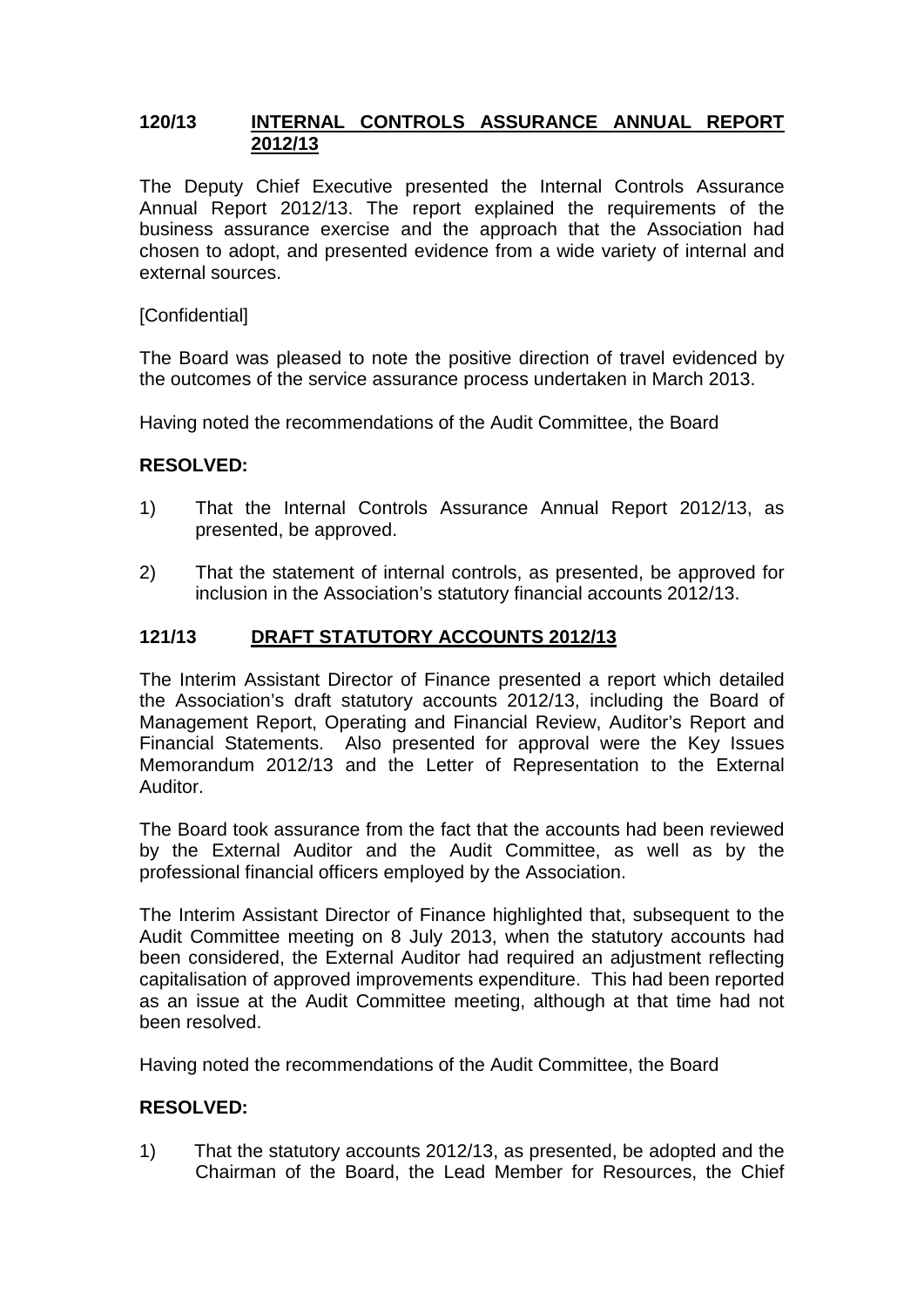Executive, and the Deputy Chief Executive be authorised to sign these on behalf of the Board.

- 2) That the Key Issues Memorandum 2012/13, as presented, be approved for submission to the Homes and Communities Agency.
- 3) That the Letter of Representation, as presented, be approved for signature by the Chief Executive.

### **122/13 RULE AMENDMENTS**

The Company Secretary presented a report which set out proposed amendments to the Rules for recommendation to the 2013 Annual General Meeting.

The Company Secretary advised that, since the report had been issued, the Borough Council had indicated that it would support the proposed amendments.

A member questioned the need for the repetition of the term "tenant board members" at Rule D2.4. The Company Secretary undertook to check this with the solicitors who had drafted the Rules.

**RESOLVED:** That the Rule amendments, as attached to the report, be presented to the 2013 Annual General Meeting for approval, subject to the repetitious drafting of Rule D2.4 being checked.

## **123/13 BOARD MEMBER RECRUITMENT**

Confidential item

### **124/13 BOARD'S REPORT TO THE ANNUAL GENERAL MEETING**

The Deputy Chief Executive presented a report which sought approval for the Board's Report to the 2013 Annual General Meeting.

**RESOLVED:** That the Board's Report to the 2013 Annual General Meeting be approved, as presented.

#### **125/13 DRAFT ANNUAL GENERAL MEETING NOTICE OF MEETING AND AGENDA**

The Company Secretary presented a report which sought approval for the draft notice of meeting and agenda for the 2013 Annual General Meeting.

**RESOLVED:** That the draft notice of meeting and agenda for the 2013 Annual General Meeting be approved, as presented.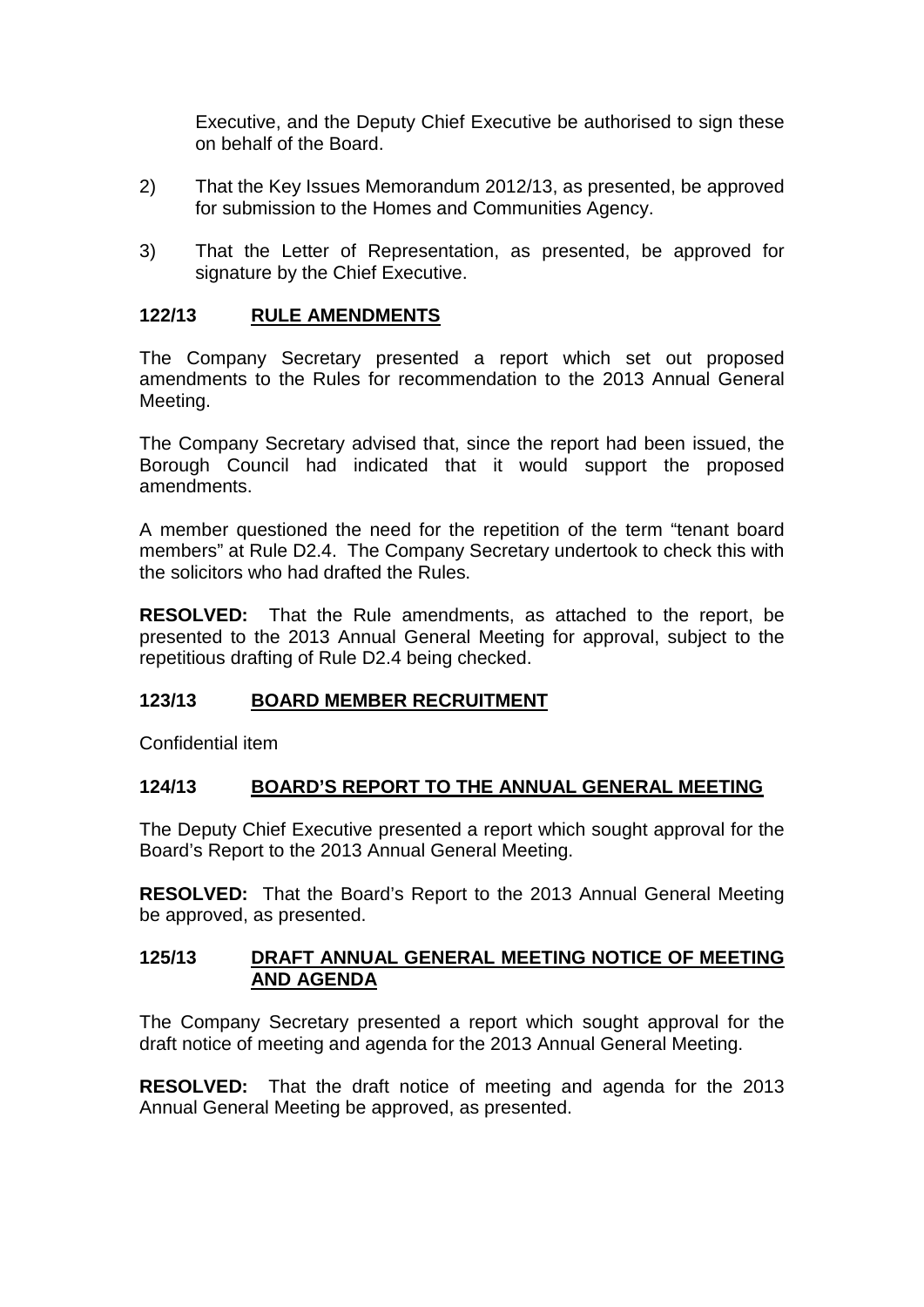# **126/13 REVIEW OF THE FINANCIAL INCLUSION POLICY**

The Deputy Chief Executive presented a report which reviewed the Financial Inclusion Policy.

The Deputy Chief Executive said that the Citizens Advice Bureau no longer gave debt advice, and so reference to this had been removed from the Policy. In response to a suggestion from a member, the Deputy Chief Executive undertook to investigate whether it would be appropriate for Freebridge to use volunteers to give debt advice in the same way as had been the practice of the Citizens Advice Bureau.

**RESOLVED:** That the Financial Inclusion Policy be approved, as presented.

# **127/13 APPRENTICESHIPS SCHEME**

Confidential item

### **128/13 LEGAL CHARGING OF PROPERTIES TO FUNDERS AND SECTION 172 CONSENT**

The Interim Assistant Director of Finance presented a report which requested authorisation for the Legal Charge on 101 properties purchased or developed by Freebridge since 2008, in favour of Freebridge's funders.

In answer to questions, the Deputy Chief Executive made the following points:

- With regard to Plaxtole House, the Charge would relate to both the whole house and the land attached to it. Placing a Charge on Plaxtole House would not prevent the sale of the property in the future should this become necessary. As with any other sale made by Freebridge, it would need to go through a procedure whereby permission was sought from the Regulator and the funders were requested to release the Charge. Having a Charge on the land would not prohibit construction work on it; there would be a process to go through to gain permission.
- Sales under the Right To Buy had an automatic route through the process normally required before Freebridge could make sales.

## **RESOLVED:**

- 1) That the properties identified in Appendix 1 to the report be charged to Prudential Trustee Co Ltd (Prudential) to the benefit of Royal Bank of Scotland (RBS).
- 2) That the terms of and the entry into the Legal Mortgage, as set out in the document on the Board Members' website alongside the agenda for this meeting, be noted and ratified, and such Legal Mortgage be executed.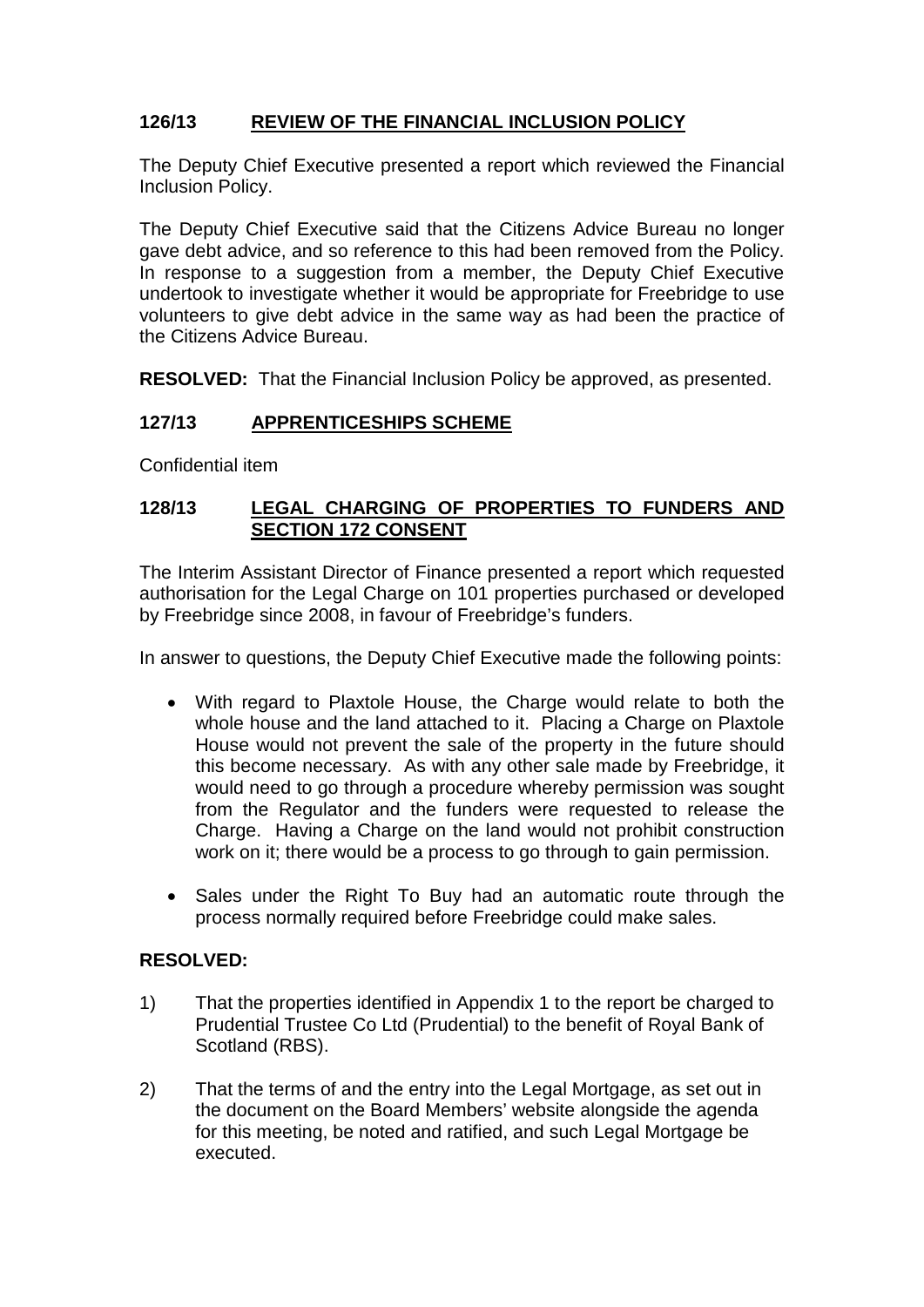- 3) That the Deputy Chief Executive be authorised to execute such Legal Mortgage on the Board's behalf.
- 4) That it be authorised that Freebridge's seal be affixed to such Legal Mortgage if it is to be executed by the Borrower under seal or for such Legal Mortgage to be executed by the Borrower as a deed.
- 5) That it be authorised to obtain Section 172 consent from the Homes and Communities Agency to enable the above to be carried out.

## **129/13 PROCUREMENT OF NEW CLEANING CONTRACT**

The Board considered a report which sought approval to procure a new cleaning contract, and which described the proposed procurement process for the contract.

In answer to a question, the Deputy Chief Executive clarified that this contract did not include communal areas in blocks of flats; these were looked after by Estate Improvement Officers.

### **RESOLVED:**

- 1) That the procurement of a new cleaning contract be approved.
- 2) That delegated authority be granted to the Director of Property to approve the successful contractor, subject to the requirements of Financial Regulation 7 having been followed.
- 3) That the timetable for procurement be noted.

### **130/13 REPLACEMENT OF BEAUPRE HALL HEATING SYSTEM**

Confidential item

### **131/13 REVISED POLICY FRAMEWORK**

The Deputy Chief Executive presented a report which proposed a revised policy framework.

### **RESOLVED:**

- 1) That the revised policy framework and format be approved.
- 2) That each new policy be updated to the new standard format when it is due for review.

### **132/13 EMPLOYMENT OF A CLOSE RELATIVE OF AN EXISTING EMPLOYEE**

Confidential item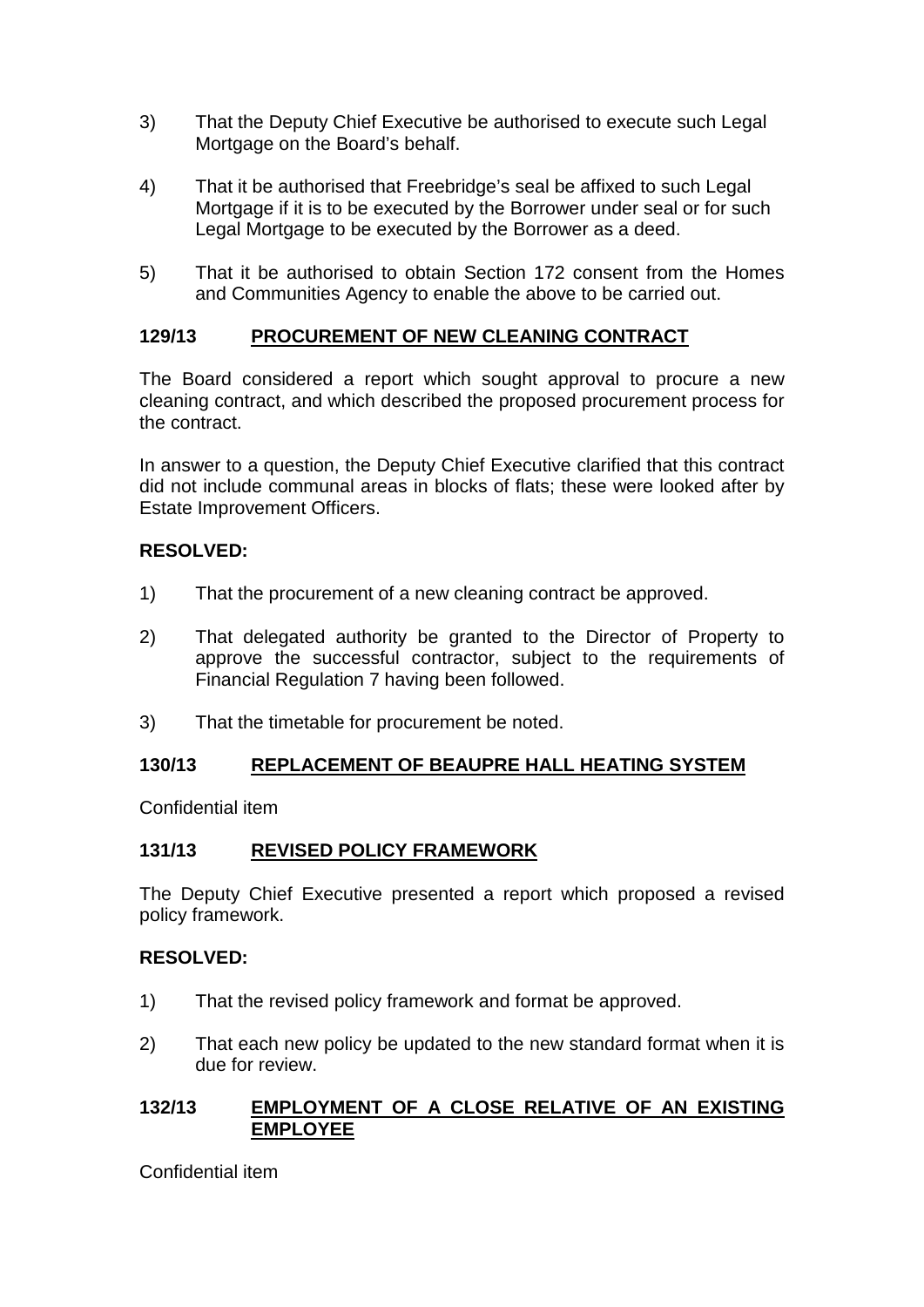## **133/13 2013/14 BUSINESS PLAN – FIRST QUARTER UPDATE**

The Deputy Chief Executive presented a report which set out the first quarter update to the 2013/14 Business Plan.

The Board noted the report and

### **RESOLVED:**

- 1) That the change of Business Plan target from achieving Times Top 100 to 9% Voluntary Employee Turnover be approved.
- 2) That the change to the Business Plan target of 90% Tenant Satisfaction for 2014 be approved.

### **134/13 APPOINTMENT OF SHAREHOLDERS**

The Board considered a report which listed applications for tenant shareholding.

**RESOLVED:** That the applications for tenant shareholding set out in Appendix 1 to the report be approved.

#### **135/13 OPERATIONS PERFORMANCE OVERVIEW**

The Deputy Chief Executive presented the Operations Performance Overview report for the quarter ending 30 June 2013.

In answer to questions, the Deputy Chief Executive made the following points:

- It was disappointing that the number of properties without gas servicing certificates as at 30 June 2013 had stood at 14. This compared with 0 or 1, which had been achieved consistently for over a year until this point. The reason behind this increase appeared to be simply that gas servicing had become due at the same time in a number of properties occupied by people who were being particularly obstructive. Every effort was being made to conclude each of these cases as quickly as possible.
- The average relet time had stood at 12 days as at 30 June 2013, as compared with the target of 10 days. This had been because some long-term empty properties had been let during the period, which had affected the figures. The figure for 31 July 2013 was down to 11 days.
- The figure for service charges and other arrears was not as good as the same time last year, but this was largely because of changes in the timing of collection.

A member commented on the pleasing number of compliments, in particular that some individuals were mentioned more than once.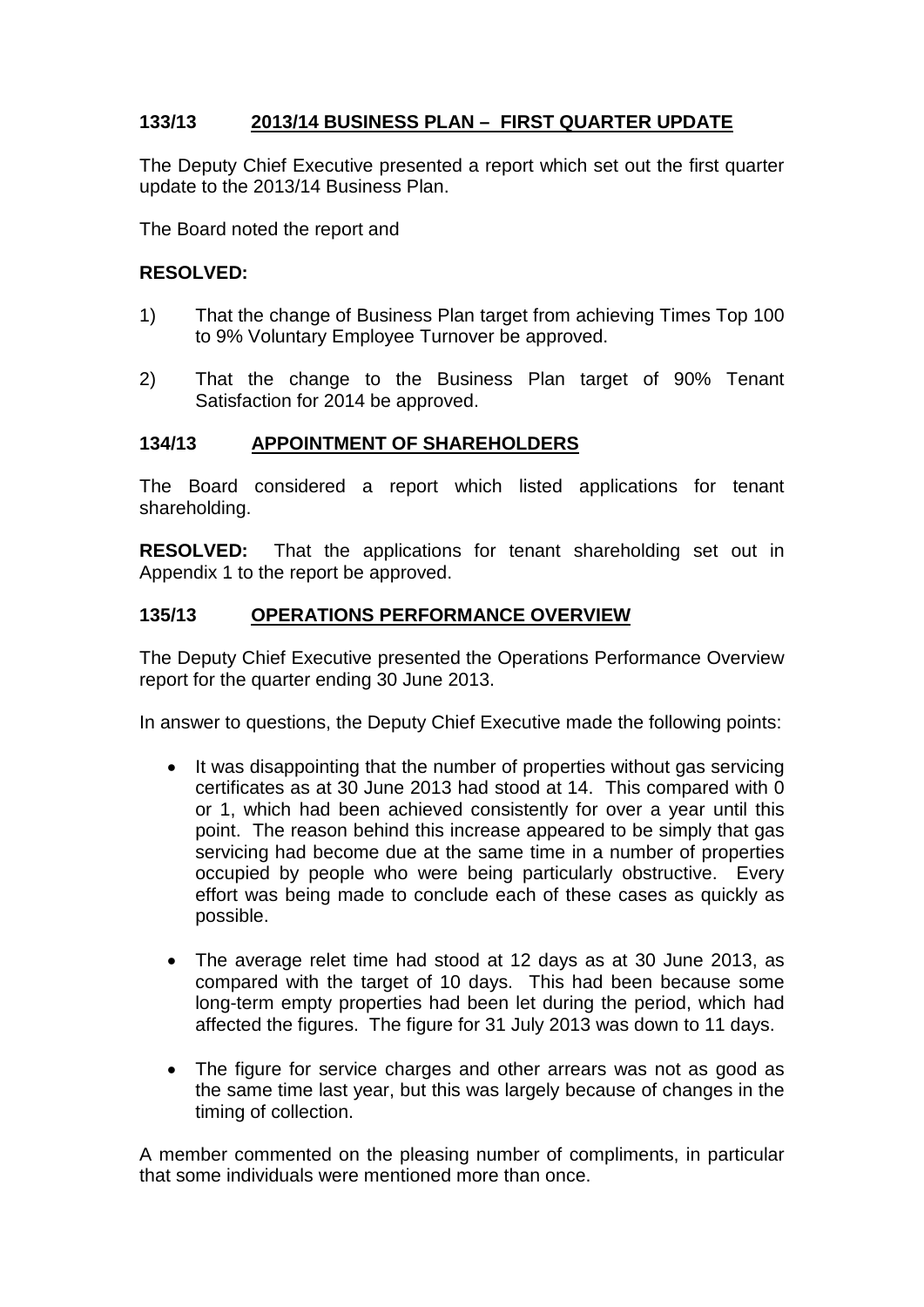The Board noted the report.

## **136/13 FINANCE AND HUMAN RESOURCES QUARTERLY MANAGEMENT REPORT**

The Interim Assistant Director of Finance presented a report which provided financial information for the quarter ending 30 June 2013, together with Human Resources key performance indicator information.

The Board noted the report.

### **137/13 TREASURY MANAGEMENT UPDATE**

The Interim Assistant Director of Finance presented a report which provided an update on treasury activity for the quarter ending 30 June 2013.

The Board noted the report.

### **138/13 RISK MANAGEMENT UPDATE**

The Deputy Chief Executive presented a report which detailed risk management activity during the quarter ending 30 June 2013 and provided an update to the Corporate Risk Map.

The Deputy Chief Executive highlighted that a major review of the Corporate Risk Map had been undertaken, with the results set out in the report. Notes of recent employee risk management workshops were also enclosed with the report. The Interim Assistant Director of Finance would present to a future Board meeting notes from the fraud workshops that a number of key employees had attended with PricewaterhouseCoopers, the Internal Auditors.

The Board noted the report.

## **139/13 PLAXTOLE HOUSE QUARTERLY UPDATE**

The Deputy Chief Executive presented the quarterly update report on the Plaxtole House project.

The Board noted the report.

## **140/13 URGENT ACTION TAKEN – DEED OF POSTPONEMENT**

The Board noted a request for urgent action that had been approved, to enable the Association to enter into a Deed of Postponement to postpone a discount charge in relation to one of its properties.

The Board noted the report.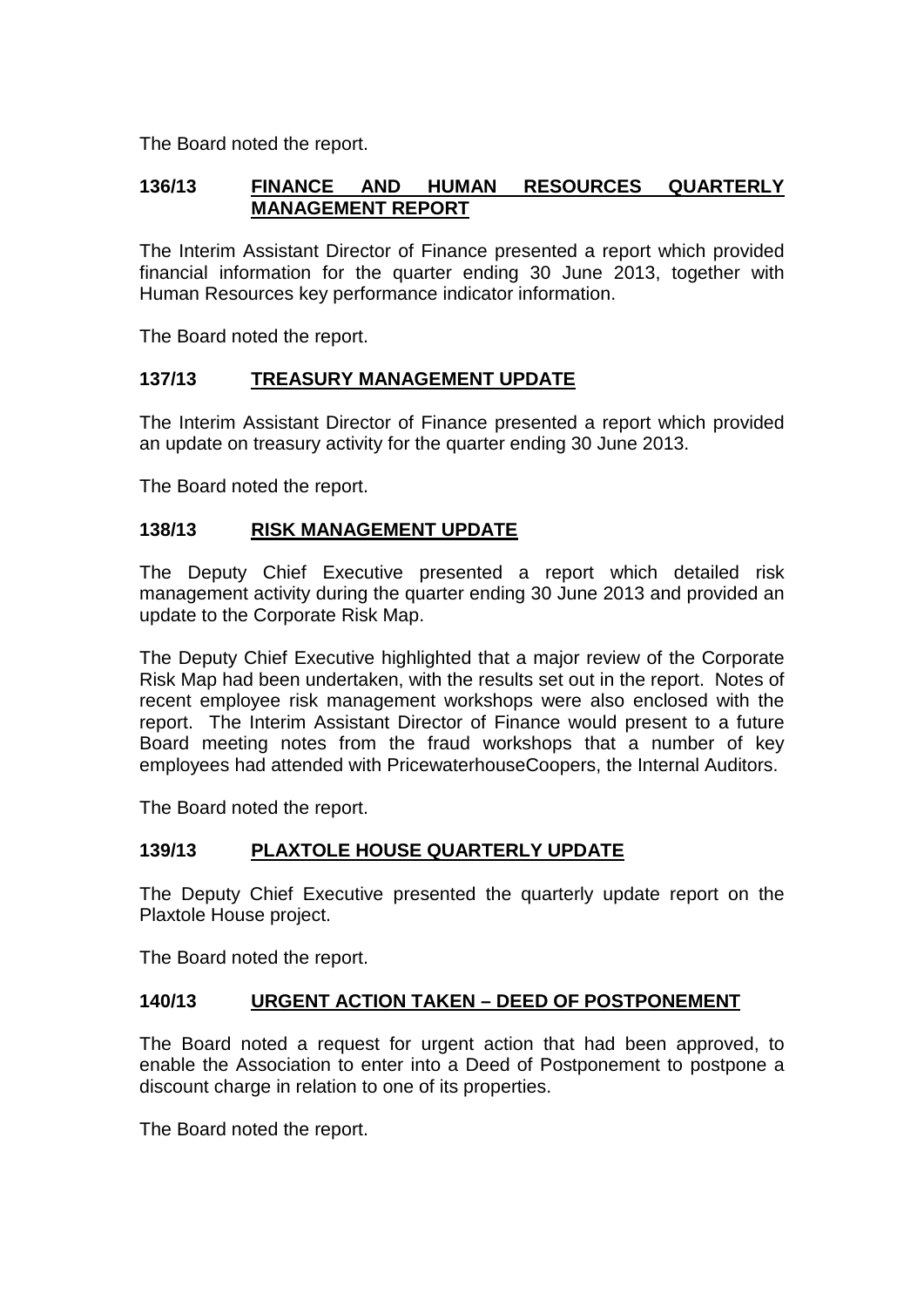### **141/13 URGENT ACTION TAKEN – EMPLOYMENT OF A CLOSE RELATIVE OF AN EXISTING EMPLOYEE**

The Board noted a request for urgent action that had been approved, to enable the Association to employ the close relative of an existing employee.

The Board noted the report.

### **142/13 URGENT ACTION TAKEN – EMPLOYMENT OF CLOSE RELATIVES OF EXISTING EMPLOYEES**

The Board noted a request for urgent action that had been approved, to enable the Association to employ two close relatives of existing employees.

The Board noted the report.

### **143/13 URGENT ACTION TAKEN – EMPLOYMENT OF A CLOSE FRIEND OF AN EXISTING EMPLOYEE**

The Board noted a request for urgent action that had been approved, to enable the Association to employ the close friend of an existing employee.

The Board noted the report.

#### **144/13 WORK UPDATE**

The Company Secretary presented the work update, which included the following:

- Action Sheet
- Future Work Programme of the Board.

The Board noted the update.

#### **145/13 COMMITTEE MINUTES**

Paul Leader, Chairman of the Audit Committee, presented the minutes of the Committee's meeting held on 8 July 2013.

### **146/13 ANY OTHER BUSINESS**

### **(a) Safeguarding Children**

In light of the recent very sad case in the national media, whereby a four-yearold boy had been subjected to cruelty and ultimately murdered by his parents, a member asked how Freebridge employees might act if they suspected such a situation. In response, the Deputy Chief Executive explained that Freebridge had a Safeguarding Policy and guidelines for staff to follow. At the appropriate point, suspicions of this nature would be referred to the relevant agencies.